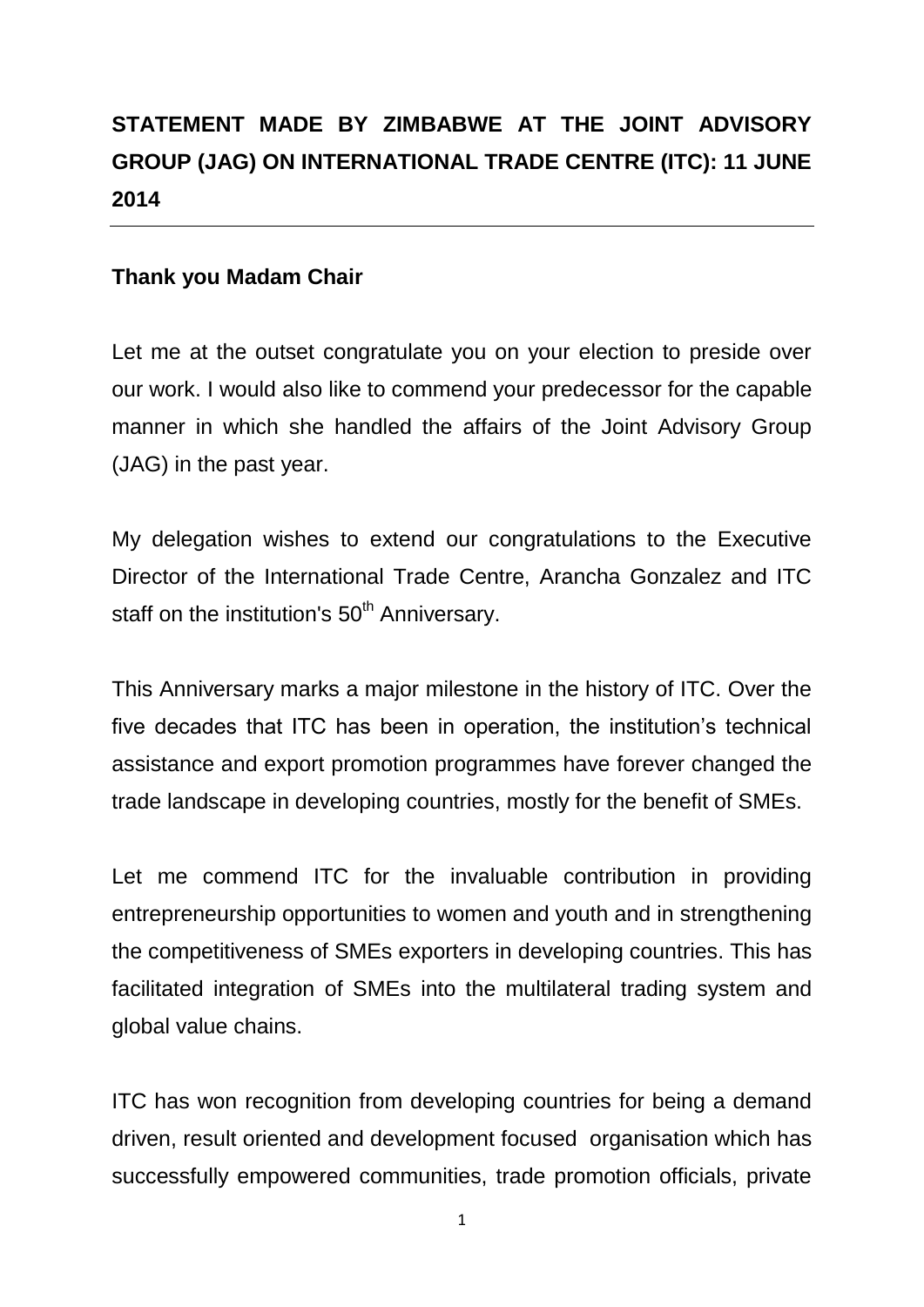sector players and policy makers through capacity building and institutional support, access to market analysis tools and creation of a conducive policy and business environment. We are proud of the noteworthy accomplishments made over the past 50 years.

It is pleasing to note that ITC's annual expenditure for 2014 is planned at US\$91.7 million, with 146 active projects. This is a very significant improvement from the US\$1 million mark which ITC hit for the first time in 1970. Allow me, therefore, Madam Chair to pay tribute to the Development Partners who continue to support ITC financially, thereby contributing to high quality performance and effective delivery of the institution's mandate.

It gives me great pleasure to associate ourselves with ITC, as one of the beneficiaries of ITC's technical assistance and capacity building programmes. On behalf of the Government of the Republic of Zimbabwe, I would like to acknowledge and appreciate the invaluable support that the ITC has been and is rendering to Zimbabwe in an effort to promote trade and revive the country's economy.

Let me highlight two recent projects that ITC is implementing in Zimbabwe namely; the Leather Sector Strategy (2012-2017) and the Trade and Private Sector Development Project (TPSDP).

The Leather Sector Strategy which is aimed at reviving the country's leather sector was successfully launched in June 2013, with the support of COMESA and the ITC. The Strategy is built upon a Public-Private Partnership (PPP) basis, supported by ITC, the COMESA Leather and Leather Product Institute and the Government of Zimbabwe. It was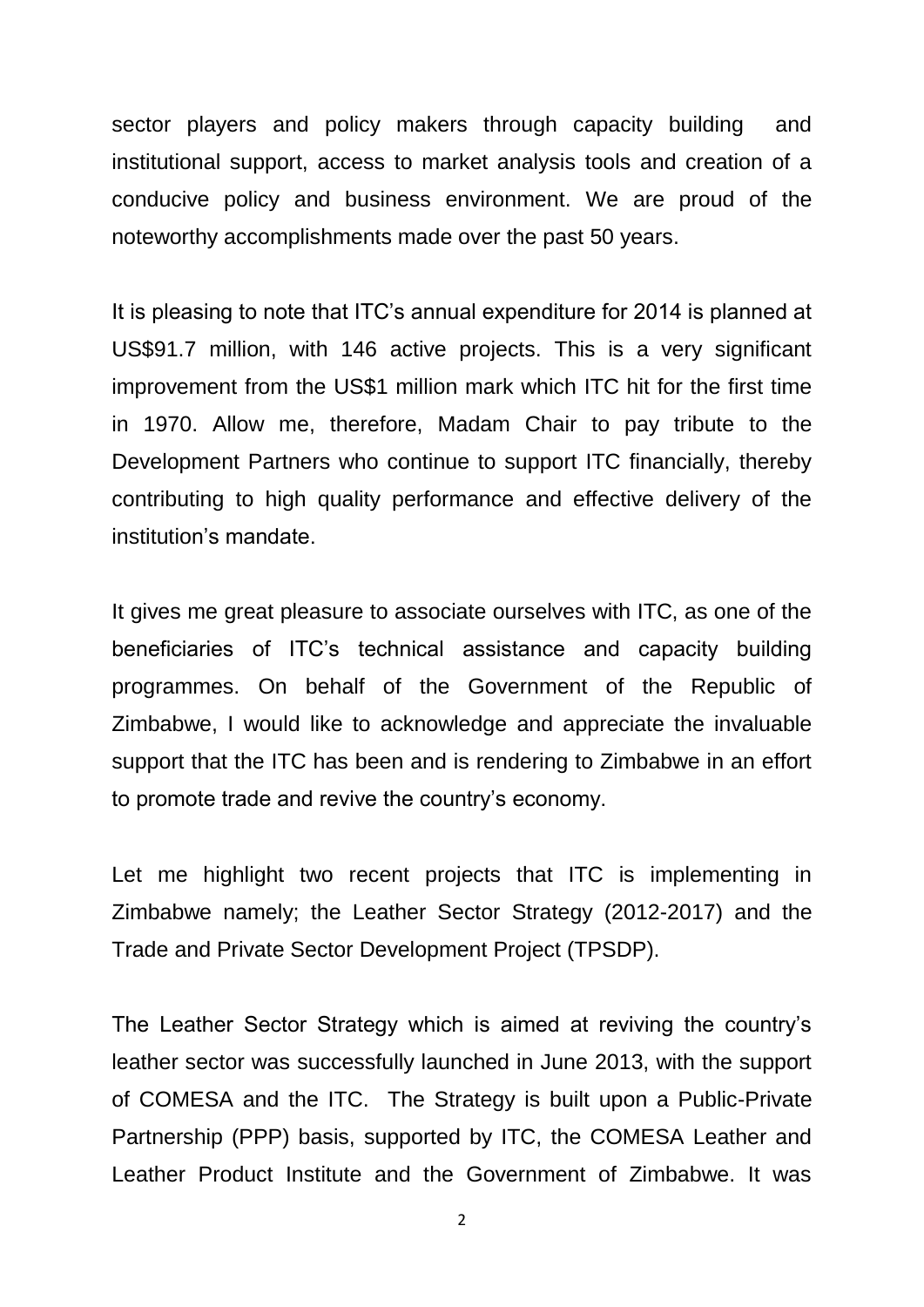crafted by stakeholders using a private sector-led participatory approach with Government, industry, civil society and rural actors contributing to define sector priorities at national level by undertaking a market driven value chain and sector analysis.

Implementation of the Strategy is in line with Government's vision to transform Zimbabwe from a producer of primary goods into a producer of processed, value-added goods for domestic and export markets. This is expected to create jobs and generate income through support to SMEs.

Turning to the Trade and Private Sector Development Project, this project was also successfully launched in Zimbabwe in February this year. The project is funded by the EU and is aimed at capacitating the private sector in order to promote trade and development, thereby meaningfully complement current Government efforts. The project will also strengthen the capacity of all economic players in the implementation of the Interim Economic Partnership Agreement (EPA) with the EU.

Madam Chair, allow me to take this opportunity to extend our Government's appreciation to the EU for providing funding to the tune of €3 million for this Project. The project is expected to run for a period of two and a half years beginning February 2014 under the supervision of the International Trade Centre (ITC).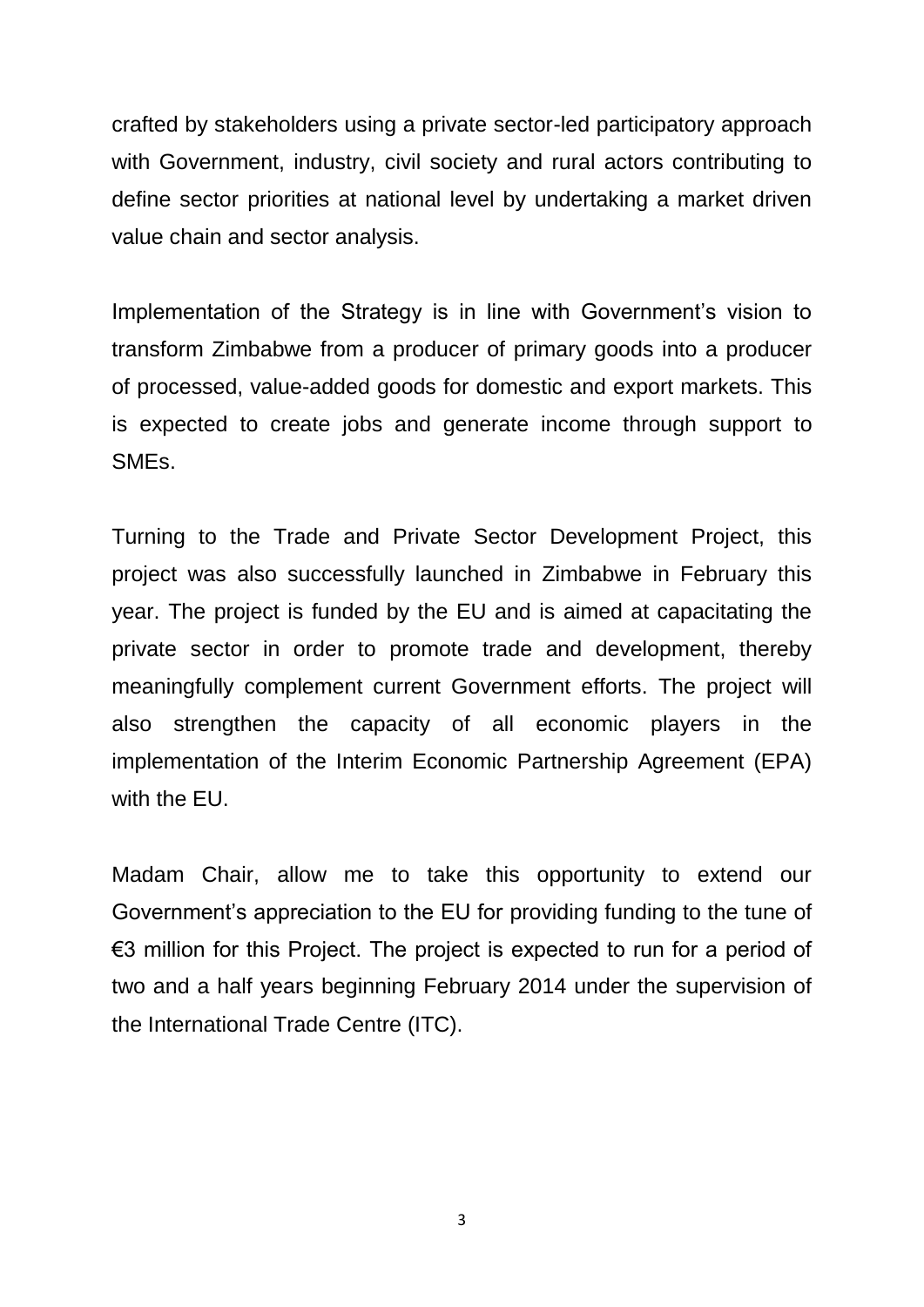Some of the major objectives and expected results of the project are:

- Facilitating SMEs to have access to markets and opportunities including those arising from the Interim EPA implementation;
- Empowering and building the capacity of business associations and umbrella organisations working in trade, private sector development and SMEs issues;
- Strengthening Public-Private Sector dialogue and participation of the private sector in policy making; and
- Building the capacity of the Competition and Tariff Commission staff in order to improve competition law enforcement. This is based on the Competition Policy and Law Peer review done under the auspices of UNCTAD in 2011. We would like to extend our appreciation to UNCTAD for the assistance.

My delegation is confident that with the implementation of the Trade and Private Sector Development Project, Zimbabwe will be able to address some of the limitations that hinder market access such as lack of adequate national quality testing infrastructure facilities and supply-side capacity and policy related constraints, among others.

Last but not least Mr. Chairman, I wish to call on the Development Partners to extend more funding to the country's Trade Promotion Body, ZimTrade under ITC's new AIM For Results programme. The Institution requires about US\$350 000 to implement the initiative which is aimed at enabling it to Assess, Improve and Measure its managerial, operational and service delivery performance for the benefit of its clients.